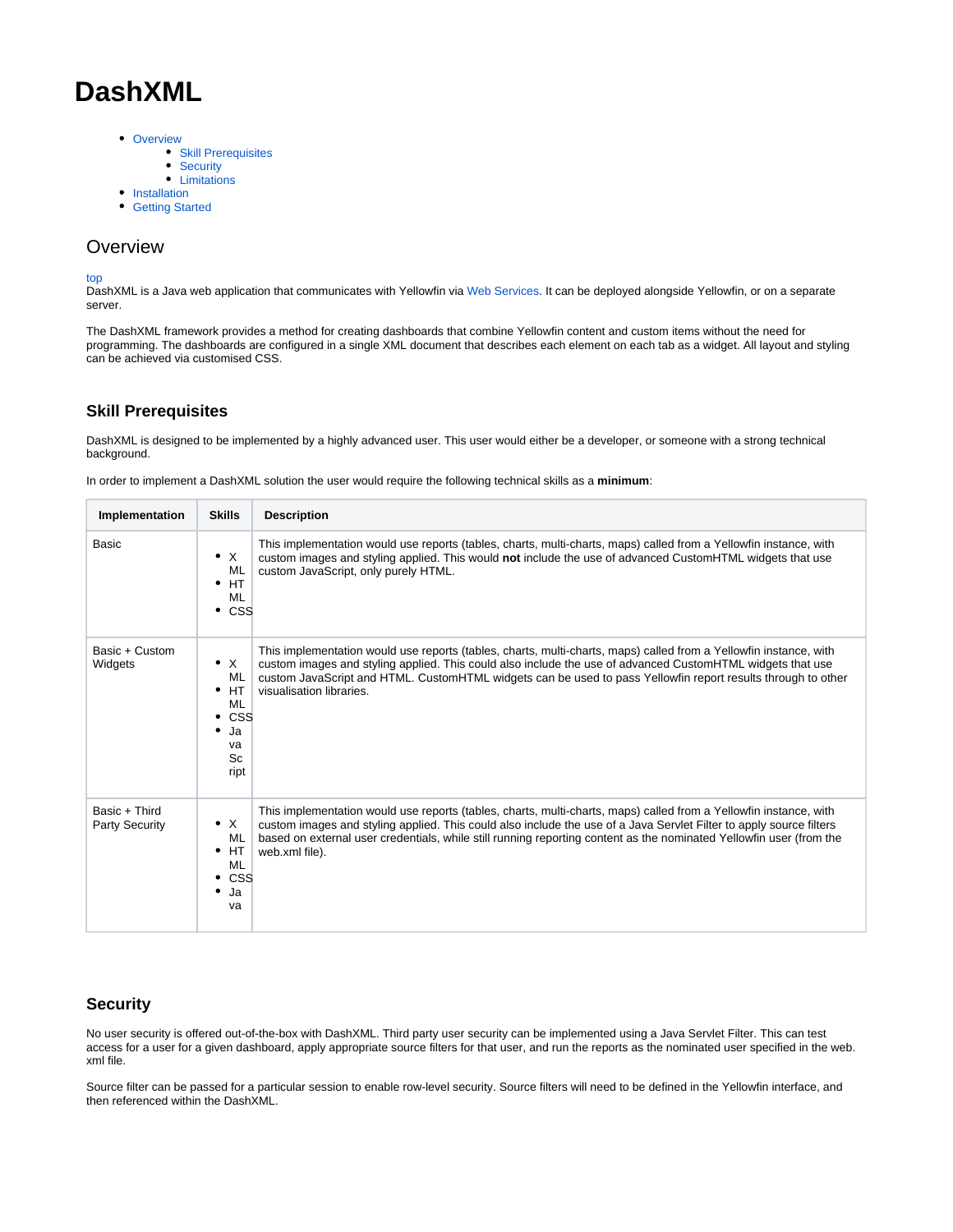### **Limitations**

DashXML does not replicate all functionality found in the Yellowfin interface. Some of the functions that can't be replicated within DashXML include:

- Drill Down (on Tables) and Linked Drill Down
- Drill Anywhere (on both Tables or Charts)
- Drill Through (on both Tables or Charts)
- Brushing and Linked Brushing
- Series Selection and Linked Series Selection
- Interaction and Tooltips on Multi-Chart Canvases
- $\bullet$ Animated Chart Loading
- Time Series Date Slider and Unit Selection
- Column Formatters (such as Flag Formatter)
- Selectable Layers on Maps
- Collaboration
- Client Organisations
- Yellowfin Dashboards
- Yellowfin Storyboards

# <span id="page-1-0"></span>Installation

1. Ensure that your version of Yellowfin currently has a server licence (with the correct number of server cores specified). If you don't have a server licence, you should contact your account manager.

| Property                    | Licence     | <b>Using</b>   |  |
|-----------------------------|-------------|----------------|--|
| <b>Licenced To</b>          | Yellowith   |                |  |
| Licence Type                | Fall        | <b>CD</b> Full |  |
| Server Name                 | server-name | server-name    |  |
| <b>Expiry Date</b>          | 25/30/2015  | 30/9/2015      |  |
| Data Sources                | 1/3         | 5              |  |
| <b>Client Sources</b>       | a           | O              |  |
| Consumers                   | 10[15]      | O              |  |
| <b>Writers</b>              | 10          | z              |  |
| Dashboard                   | 10          | ž              |  |
| <b>Named Users</b>          | 13          | O              |  |
| Server Cores                | 13          | 4              |  |
| Multicast <sub>2</sub>      | 10          | 4              |  |
| <b>Concurrent Users</b>     | 1/3         | ı              |  |
| <b>Client Organizations</b> | 10          | ı              |  |

2. Download DashXML from the [Support Centre](http://www.yellowfinbi.com/YFSupportCentre.i4) page of the Yellowfin website. If you don't have access to this page, you should contact your account manager.

| e aaaaaaaaaaaaaa<br><b>SOUNDS</b><br>and and an an an and<br>Attendees<br>4,895<br><b>PERSONAL PROPERTY AND INCOME.</b>                                                                                                                                                                                                                                                                                                        | Dash ML                                                                                                                                                   |
|--------------------------------------------------------------------------------------------------------------------------------------------------------------------------------------------------------------------------------------------------------------------------------------------------------------------------------------------------------------------------------------------------------------------------------|-----------------------------------------------------------------------------------------------------------------------------------------------------------|
| <b>PERSONAL PROPERTY AND INCOME.</b><br>11.8%<br><b>Unique Search</b><br>134<br><b>Diversity</b><br><b>Charles Schwarter Corp.</b><br><b>District Company</b><br>чÈ,<br>North School and age of the America<br><b>STATIST DISTURBANCE</b><br><b>Twitter Activity</b><br>15.3<br>Value<br><b>TWO IN FEELAL</b><br>÷o<br>15.3<br>\$42.07<br>New Yorker service is then<br><b>Rendering Street P</b><br><b>Box Plan Associate</b> | <b>Build</b><br><b>Analytic Apps</b><br>quickly and easily<br>By downloading this product you agree<br>with the Yellowfin EULA<br>Download DashXML now by |

- 3. Ensure your version of Yellowfin is running the latest 7.1 patch.
	- Yellowfin releases monthly patches, visit the [Support Centre](http://www.yellowfinbi.com/YFSupportCentre.i4) to download the latest.
	- **Note:** early versions of Yellowfin 7.1 (or releases prior to 7.1) will not be compatible with the DashXML framework.
- 4. Stop your Yellowfin instance.

There are some changes to files related to your Yellowfin instance that you will have to update, and in order for the changes to be implemented correctly, Yellowfin must not be running.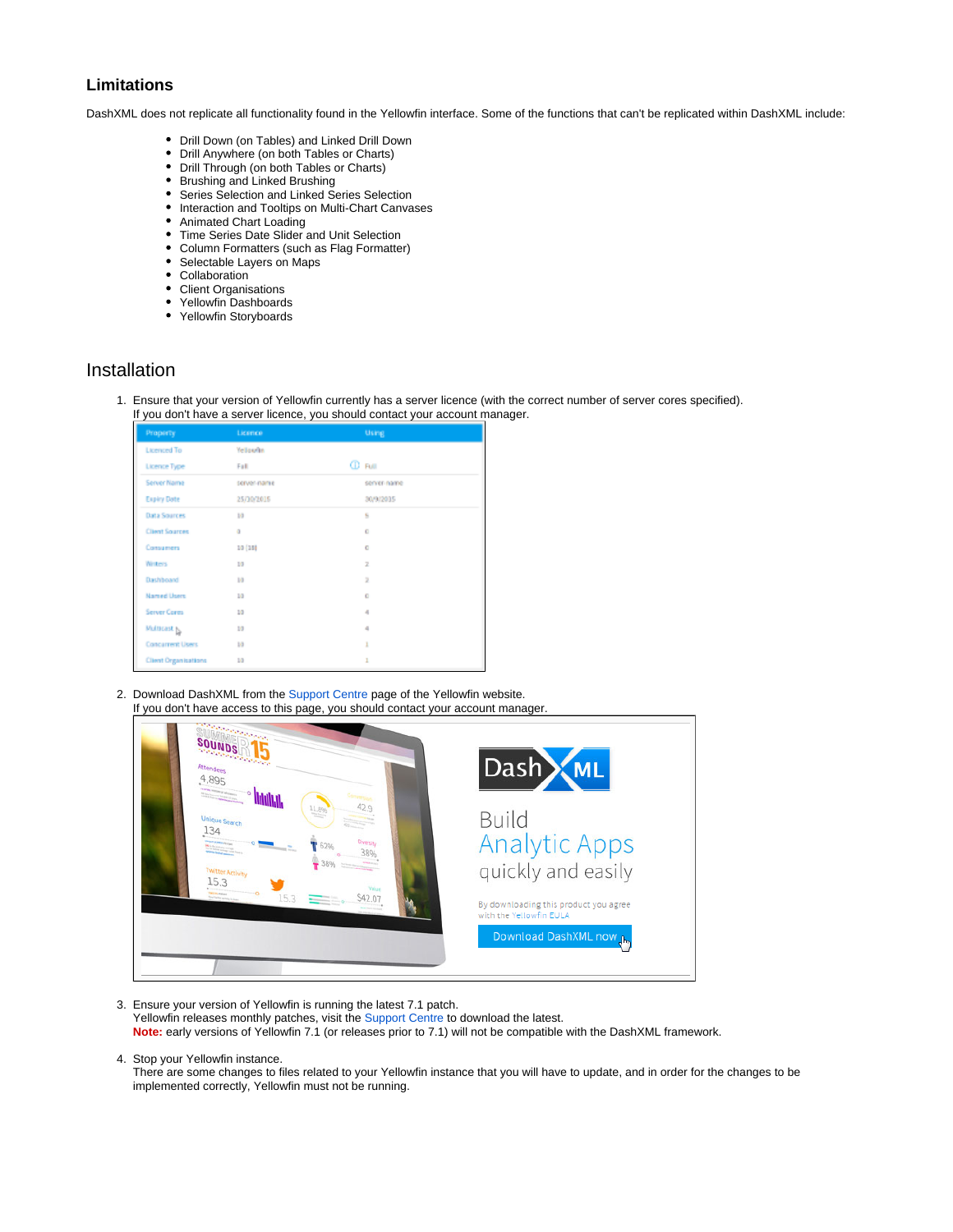5. Edit your Yellowfin web.xml file.

Navigate to \Yellowfin\appserver\webapps\ROOT\WEB-INF\ and edit the web.xml file. You will need to uncomment the following section in order to enable Web Services.

| Update your file from this:                                                                                                                                                                                                                                                                                                                                                                                                                                                                                                                                                                                                                                                                                                                                                                                                                                                                                                                                                                                                                                                                                              | To this: |  |  |
|--------------------------------------------------------------------------------------------------------------------------------------------------------------------------------------------------------------------------------------------------------------------------------------------------------------------------------------------------------------------------------------------------------------------------------------------------------------------------------------------------------------------------------------------------------------------------------------------------------------------------------------------------------------------------------------------------------------------------------------------------------------------------------------------------------------------------------------------------------------------------------------------------------------------------------------------------------------------------------------------------------------------------------------------------------------------------------------------------------------------------|----------|--|--|
| Uncomment this section to enable JAX-WS<br>Web Services. Java 1.6+ only<br><listener><br><listener-class><br>com.sun.xml.ws.<br>transport.http.servlet.WSServletContextListener<br></listener-class><br></listener><br><servlet><br><servlet-name>WebServices</servlet-name><br><servlet-class><br>com.sun.xml.ws.transport.http.<br>servlet. WSServlet<br></servlet-class><br></servlet><br><servlet-mapping><br><servlet-name>WebServices</servlet-name><br><url-pattern>/webservices/*</url-<br>pattern><br></servlet-mapping><br><math>--</math></td><td><!-- Uncomment this section to enable JAX-WS<br>Web Services. Java 1.6+ only<br><listener><br/><listener-class><br/>com.sun.xml.ws.<br/>transport.http.servlet.WSServletContextListener<br/></listener-class><br/></listener><br><servlet><br/><servlet-name>WebServices</servlet-name><br/><servlet-class><br/>com.sun.xml.ws.transport.http.<br/>servlet. WSServlet<br/></servlet-class><br/></servlet><br><servlet-mapping><br/><servlet-name>WebServices</servlet-name><br/><url-pattern>/webservices/*pattern&gt;<br/></url-pattern></servlet-mapping> |          |  |  |
|                                                                                                                                                                                                                                                                                                                                                                                                                                                                                                                                                                                                                                                                                                                                                                                                                                                                                                                                                                                                                                                                                                                          |          |  |  |

Save your changes.

#### 6. Unzip your DashXML file.

You are able to install DashXML two ways:

- a. into your Yellowfin directory, so that it runs on the same Tomcat instance, or
- b. into a completely separate Tomcat instance which may sit on a different server to Yellowfin if required.

| <b>Yellowfin Tomcat</b>                                               | <b>Separate Tomcat</b>                                  |
|-----------------------------------------------------------------------|---------------------------------------------------------|
| Copy the DashXML folder (from your downloaded zip) into your \Yellowf | Copy the DashXML folder (from your downloaded zip) into |
| in\appserver\webapps\ directory. You should now have both a ROOT      | your \Tomcat \webapps\ directory. You will now have a   |
| and DashXML directory sitting within webapps.                         | DashXML directory sitting within webapps.               |

7. Edit your DashXML web.xml file.

Navigate to \webapps\DashXML\WEB-INF\ and edit the web.xml file. You will need to make three changes to this file, in order for DashXML to be able to connect to your Yellowfin instance.

a. Set your Yellowfin URL.

```
<init-param>
   <param-name>PathToServer</param-name>
   <param-value>http://server-name:7171</param-value> <!-- update to Yellowfin server -->
</init-param>
```
### b. Set your Yellowfin username.

<init-param> <param-name>Username</param-name> <param-value>admin@yellowfin.com.au</param-value> <!-- update to Yellowfin username --> </init-param>

c. Set your Yellowfin password.

```
<init-param>
   <param-name>Password</param-name>
   <param-value>test</param-value> <!-- update to Yellowfin password -->
</init-param>
```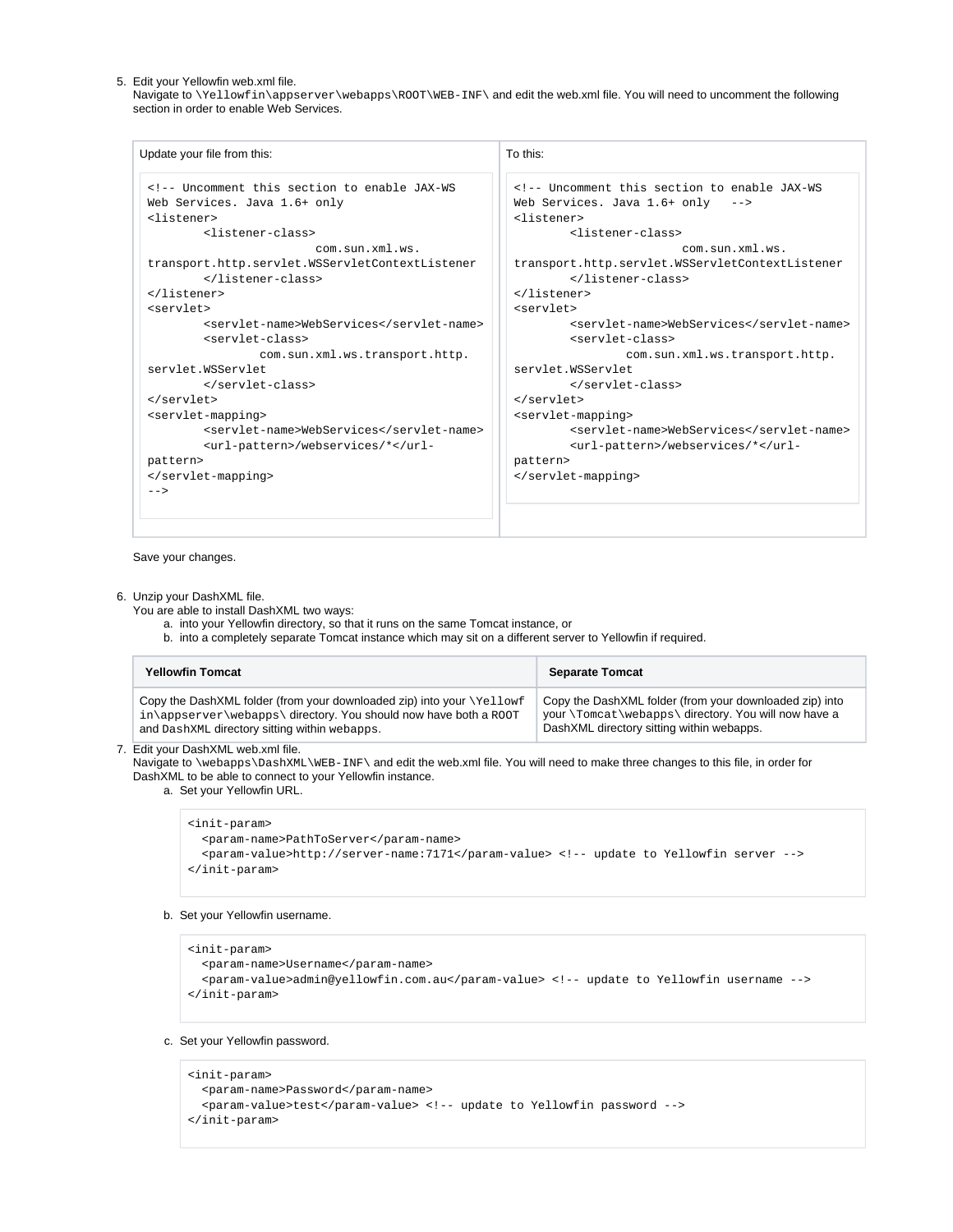8. Start Yellowfin.

# <span id="page-3-0"></span>Getting Started

In order to get started with DashXML walk through the following steps to familiarise yourself with the development process.

1. Edit your dashboard.xml file.

Navigate to \DashXML\WEB-INF\ and edit the dashboard.xml file. This is the file you will use to build your dashboards. To start with, all you need is this:

```
<?xml version="1.0" encoding="UTF-8" standalone="yes"?>
<application-definition>
         <!-- Start Dashboard -->
     <dashboard>
        <id>1</id>
         </dashboard>
</application-definition>
```
#### 2. Edit your dashboard.css file.

Navigate to \DashXML\css\ and edit the dashboard.css file. This is the file you will use to style your dashboards. To start with, it will look like this:

```
html {
         height: 100%;
}
body {
         font-family: sans-serif;
         background-color: #F5F5F5;
         background-image: url("../images/Background.jpg");
         background-size: 100% 100%;
         background-repeat: no-repeat;
         background-attachment: fixed;
         width: 100%;
         margin: 0px;
         position: relative;
         height: 100%;
}
.main {
         width: 1275px;
         margin: auto;
        border: 0px solid #FFFFFF;
        background-color: #F5F5F5;
         padding: 0px;
         position: absolute;
         left: 0px;
         right: 0px;
         height: auto;
         border-right: 3px solid rgba(51, 51, 51, 0.5);
         border-left: 3px solid rgba(51, 51, 51, 0.5);
         border-bottom: 3px solid rgba(51, 51, 51, 0.5);
     -webkit-background-clip: padding-box; /* ensures transparency in border for Safari */
     background-clip: padding-box; /* ensures transparency in border for IE9+, Firefox 4+, Opera, 
Chrome */
}
.logo{
         position: relative;
         top: 0px;
         left: 0px;
         width: 200px;
}
.copyright {
         font-size: 11px;
         color: #555555;
```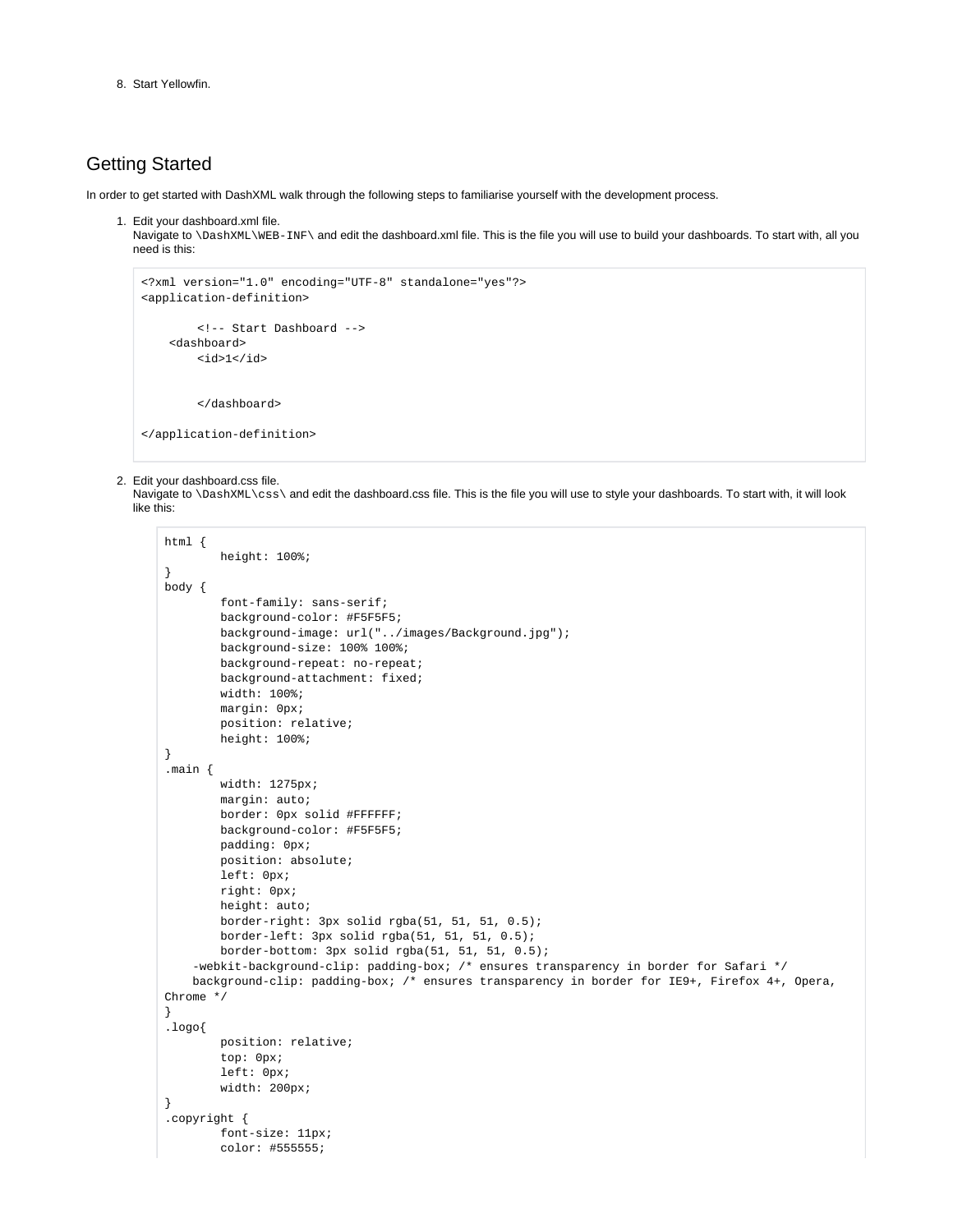```
 text-align: center;
         float: left;
         width: 100%;
}
/* Report Styles */
.reportDisplay {
         position: relative;
         page-break-inside: avoid;
}
.reportHtml {
        height: 100%;
        width: 100%;
}
.reportTitle {
        padding: 0px 0px 0px 0px;
        color: #555555;
        font-size: 24px;
        text-align: center;
}
.reportHolder {
        height: 450px;
         margin-bottom: 50px;
}
.banner {
        width: 1024px;
         float: left;
         overflow: hidden;
         margin-bottom: 25px;
}
.wide {
         width: 1024px;
         float: left;
         overflow: hidden;
}
.wide .reportHolder, .halfSummary .reportHolder {
        height: 300px;
}
.half width: 510px;
        float: left;
        overflow: hidden;
}
.halfSummary{
        width: 510px;
        float: left;
         overflow: hidden;
        height: 400px;
}
.textWidget {
        color: #666666;
}
/* sub tabs */.subTabs {
        clear: both;
}
/* Sub Tab Button Selectors */
.subTabSelection {
        width: 200px;
        display: table;
        border-collapse: separate;
        table-layout: fixed;
        overflow: hidden;
        position: relative;
         border-spacing: 0px 1px;
         background-color: #CCCCCC;
        float: left;
        height: 100%;
}
.subTabContainer {
        float: left;
```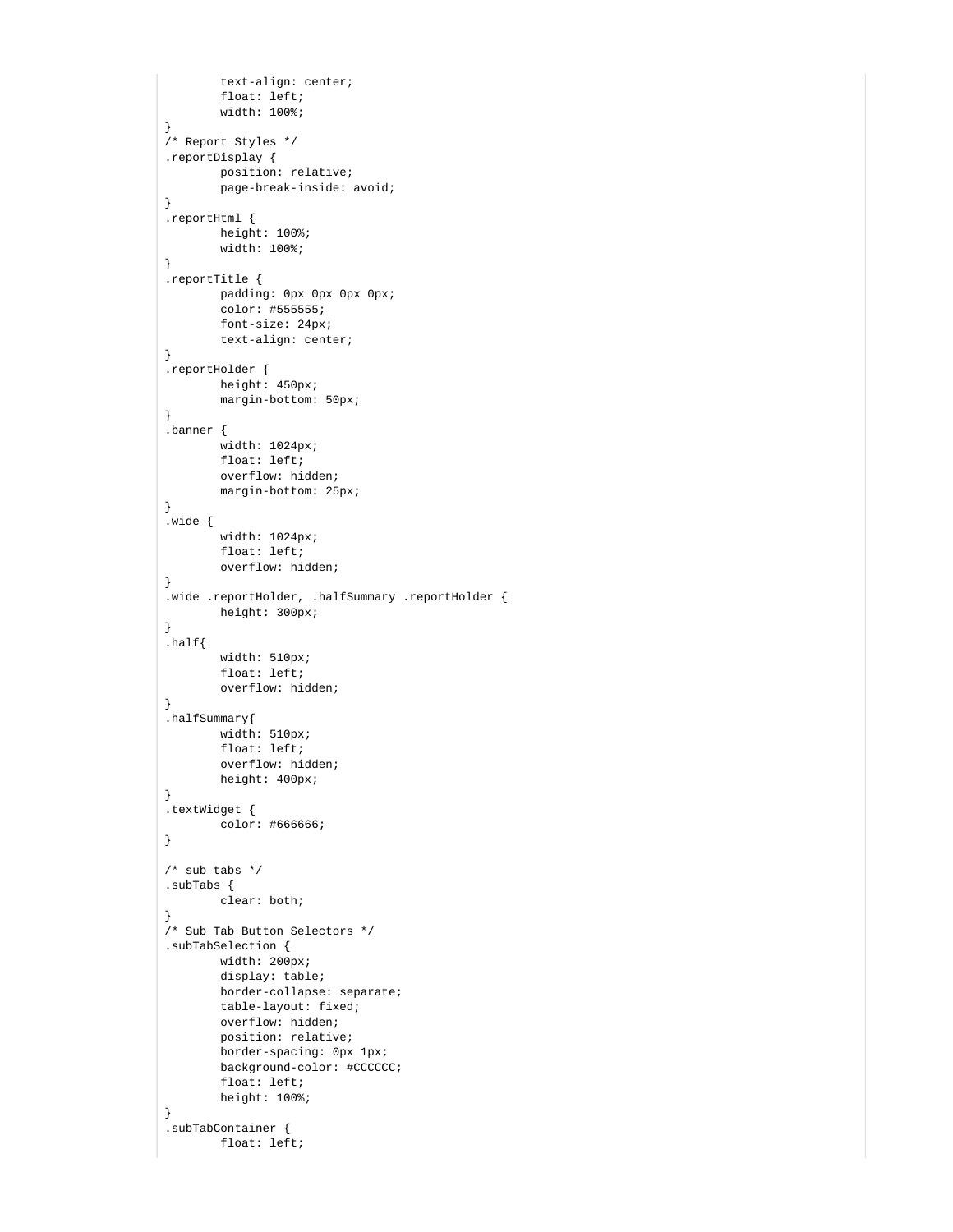```
 width: 1023px;
        padding: 25px 25px 10px 25px;
         margin-top: -230px;
         border-left: 1px solid #CCCCCC;
        background-color: #FFFFFF;
}
.subTabSelection .subTabSelector {
        display: table-row;
        background: #F5F5F5;
        cursor: pointer;
        position: relative;
}
.subTabSelection .subTabMain {
        height: 90px;
        overflow: hidden;
        position: relative;
        padding: 10px;
}
.subTabSelection .selected {
        background: #FFFFFF;
}
.subTabSelection .subTabTitle{
        color: #555555;
        font-size: 18px;
        line-height: 22px;
        text-align: center;
        margin-top: 65px;
}
.subTabSelection .subTabIcon {
        position: absolute;
        top: 6px;
        left: 45px;
        width: 110px;
        text-align: center;
}
/* Inactive Icons */
.subTabSelection .subtabCompactIcon, .subTabSelection .subtabCompactIcon:after{
        content: url("../images/Compact_Off.png");
}
.subTabSelection .subtabHybridIcon, .subTabSelection .subtabHybridIcon:after{
        content: url("../images/Hybrid_Off.png");
}
.subTabSelection .subtabMiniIcon, .subTabSelection .subtabMiniIcon:after{
        content: url("../images/Minivan_Off.png");
}
.subTabSelection .subtabSedanIcon, .subTabSelection .subtabSedanIcon:after{
         content: url("../images/Sedan_Off.png");
}
.subTabSelection .subtabSuvIcon, .subTabSelection .subtabSuvIcon:after {
        content: url("../images/SUV_Off.png");
}
.subTabSelection .subtabSummaryIcon, .subTabSelection .subtabSummaryIcon:after{
        content: url("../images/Summary_Off.png");
}
/* Active/Selected Icons */
.subTabSelector.selected .subtabCompactIcon, .subTabSelector.selected .subtabCompactIcon:after {
        content: url("../images/Compact_On.png");
}
.subTabSelector.selected .subtabHybridIcon, .subTabSelector.selected .subtabHybridIcon:after{
         content: url("../images/Hybrid_On.png");
}
.subTabSelector.selected .subtabMiniIcon, .subTabSelector.selected .subtabMiniIcon:after{
        content: url("../images/Minivan_On.png");
}
.subTabSelector.selected .subtabSedanIcon, .subTabSelector.selected .subtabSedanIcon:after{
        content: url("../images/Sedan_On.png");
}
.subTabSelector.selected .subtabSuvIcon, .subTabSelector.selected .subtabSuvIcon:after{
        content: url("../images/SUV_On.png");
}
.subTabSelector.selected .subtabSummaryIcon, .subTabSelector.selected .subtabSummaryIcon:after{
```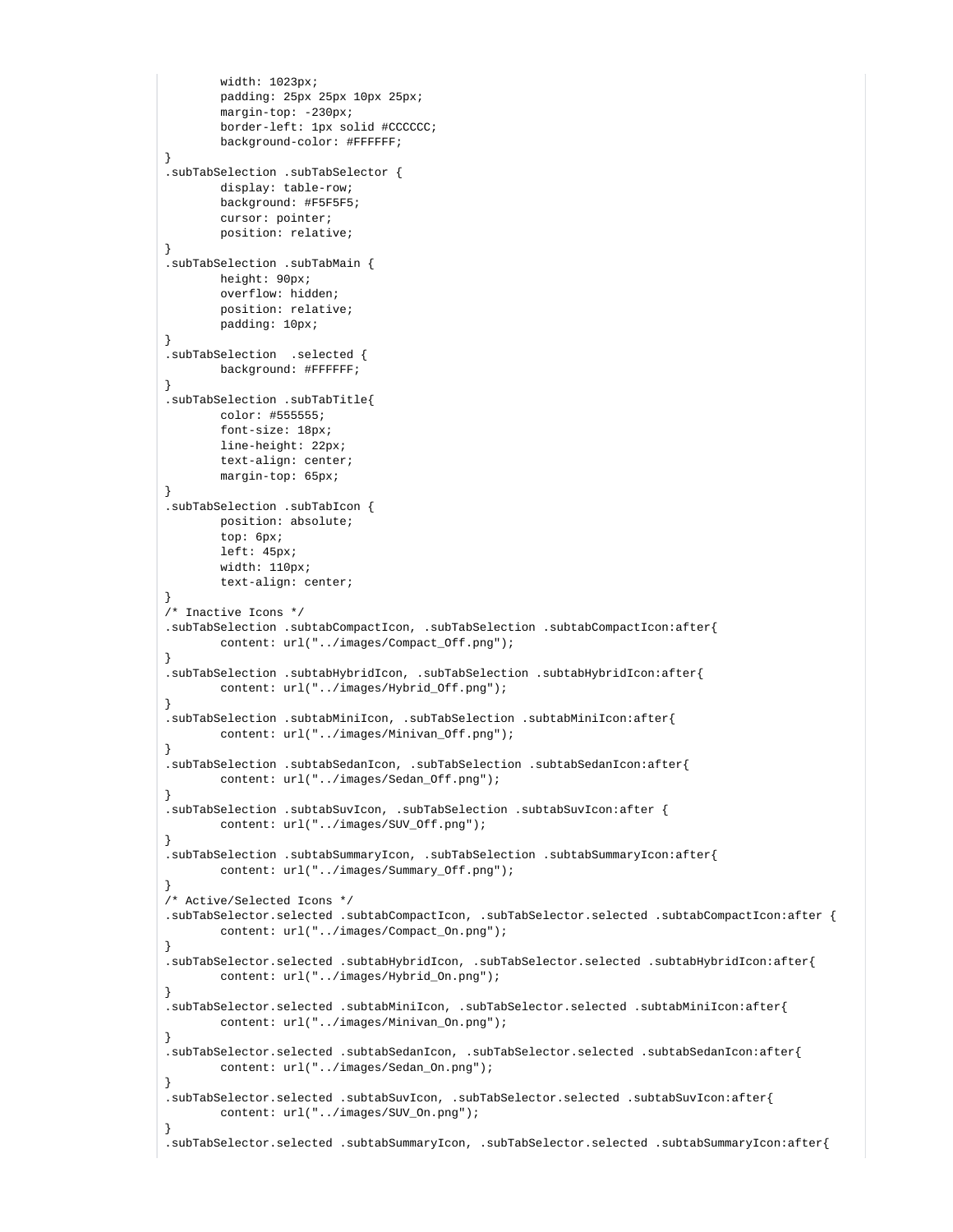```
 content: url("../images/Summary_On.png");
}
/* Map Navigation Buttons */
.mapNav {
       display: block !important;
        position: relative;
         width: 120px;
        height: 90px;
        right: 10px;
        bottom: 160px;
        color: #393737;
         text-align: center;
        float: right;
}
.mapUp {
        position: absolute;
        top: 6px;
         right: 40px;
         content: url("../images/mapNavUp.png");
         cursor: pointer;
}
.mapDown {
        position: absolute;
         top: 59px;
        right: 40px;
         content: url("../images/mapNavDown.png");
         cursor: pointer;
}
.mapLeft {
        position: absolute;
         top: 7px;
        right: 92px;
         content: url("../images/mapNavLeft.png");
         cursor: pointer;
}
.mapRight {
        position: absolute;
         top: 7px;
         right: 39px;
         content: url("../images/mapNavRight.png");
        cursor: pointer;
}
.mapZoomIn {
        position: absolute;
        top: 6px;
        right: 3px;
        content: url("../images/mapZoomIn.png");
        cursor: pointer;
}
.mapZoomOut {
        position: absolute;
         top: 49px;
         right: 3px;
         content: url("../images/mapZoomOut.png");
        cursor: pointer;
}
/* Report Loading */
.loadingDiv {
    position: absolute;
    width: 100%;
    height: 100%;
    background-color: #F5F5F5;
    display: block;
    top: 0px;
    left: 0px;
        z-index: 1000;
}
.loadingDiv:before {
    content: "\f110";
         font-family: FontAwesome;
```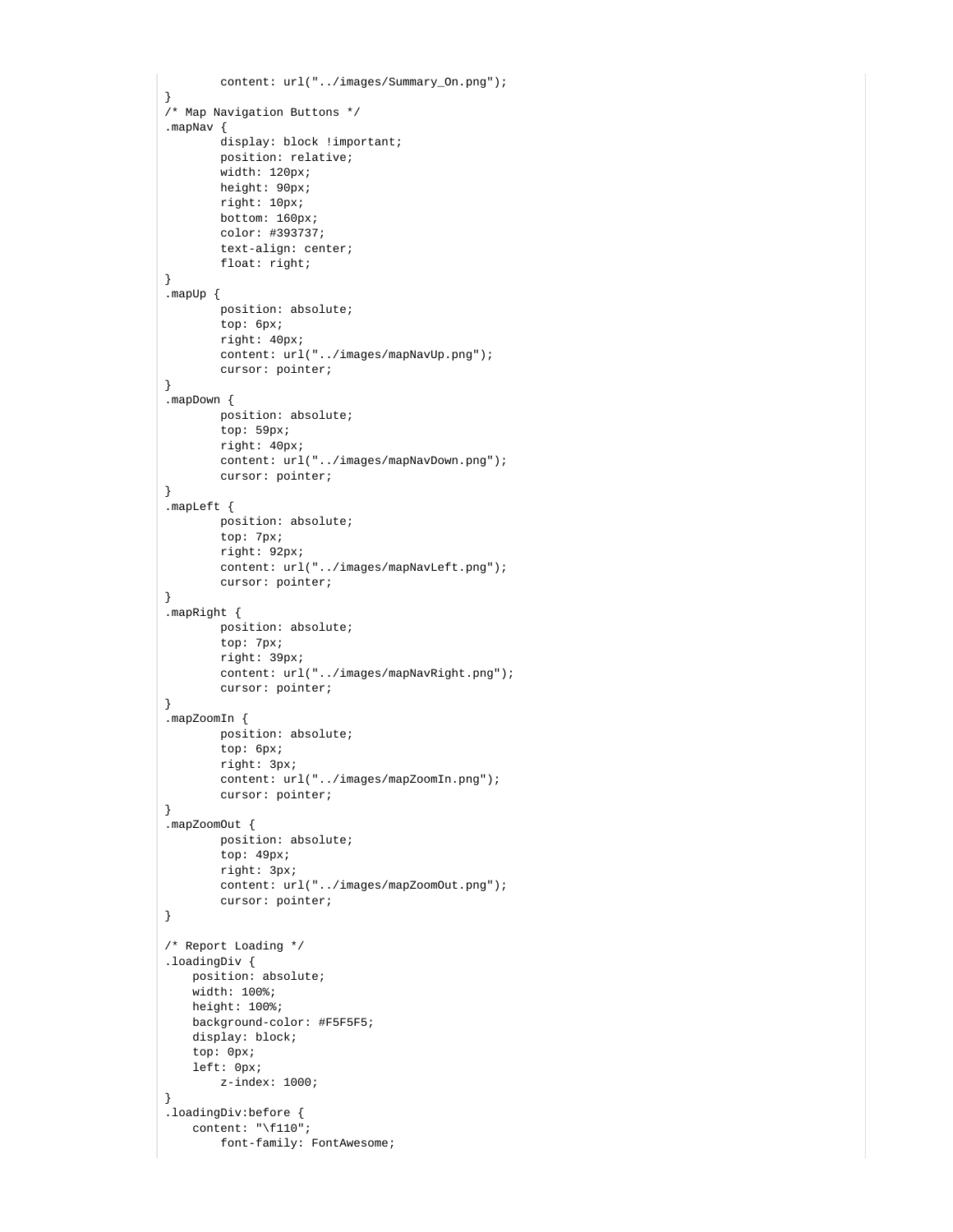```
 font-style: normal;
         font-weight: normal;
         -webkit-font-smoothing: antialiased;
         -moz-osx-font-smoothing: grayscale;
         font-size: 22px;
         color: #444444;
         -webkit-animation: fa-spin 2s infinite linear;
     animation: fa-spin 2s infinite linear;
        position: absolute;
        top: calc}(50 - 10px);
        left: calc(50* - 50px);
}
.loadingDiv:after {
     content: "Loading";
        color: #444444;
        font-size: 22px;
        font-family: sans-serif;
        margin-left: 30px;
        position: absolute;
        top: calc(50* - 10px);
         left: calc(50% - 50px);
}
@-webkit-keyframes fa-spin {
   0% {
     -webkit-transform: rotate(0deg);
    transform: rotate(0deg);
 }
  100% {
    -webkit-transform: rotate(359deg);
     transform: rotate(359deg);
   }
}
@keyframes fa-spin {
  0% {
     -webkit-transform: rotate(0deg);
    transform: rotate(0deg);
   }
  100% {
    -webkit-transform: rotate(359deg);
     transform: rotate(359deg);
   }
}
/* Popularity Slider */
.popularityRows {
         padding-top: 15px;
         width: 510px;
}
.popularityRowSUV, .popularityRowcompact, .popularityRowsedan, .popularityRowhybrid, .
popularityRowmini-van {
        text-align: right;
         width: 100%;
}
.dimName {
        float: left;
        color: #555555;
        font-size: 20px;
         margin-right: 15px;
         width: 80px;
         margin-top: 3px;
}
.description {
        text-align: right;
     clear: both;
        color: #555555;
         font-size: 14px;
         line-height: 22px;
         padding-bottom: 15px;
         width: 500px;
}
.loadingBar {
```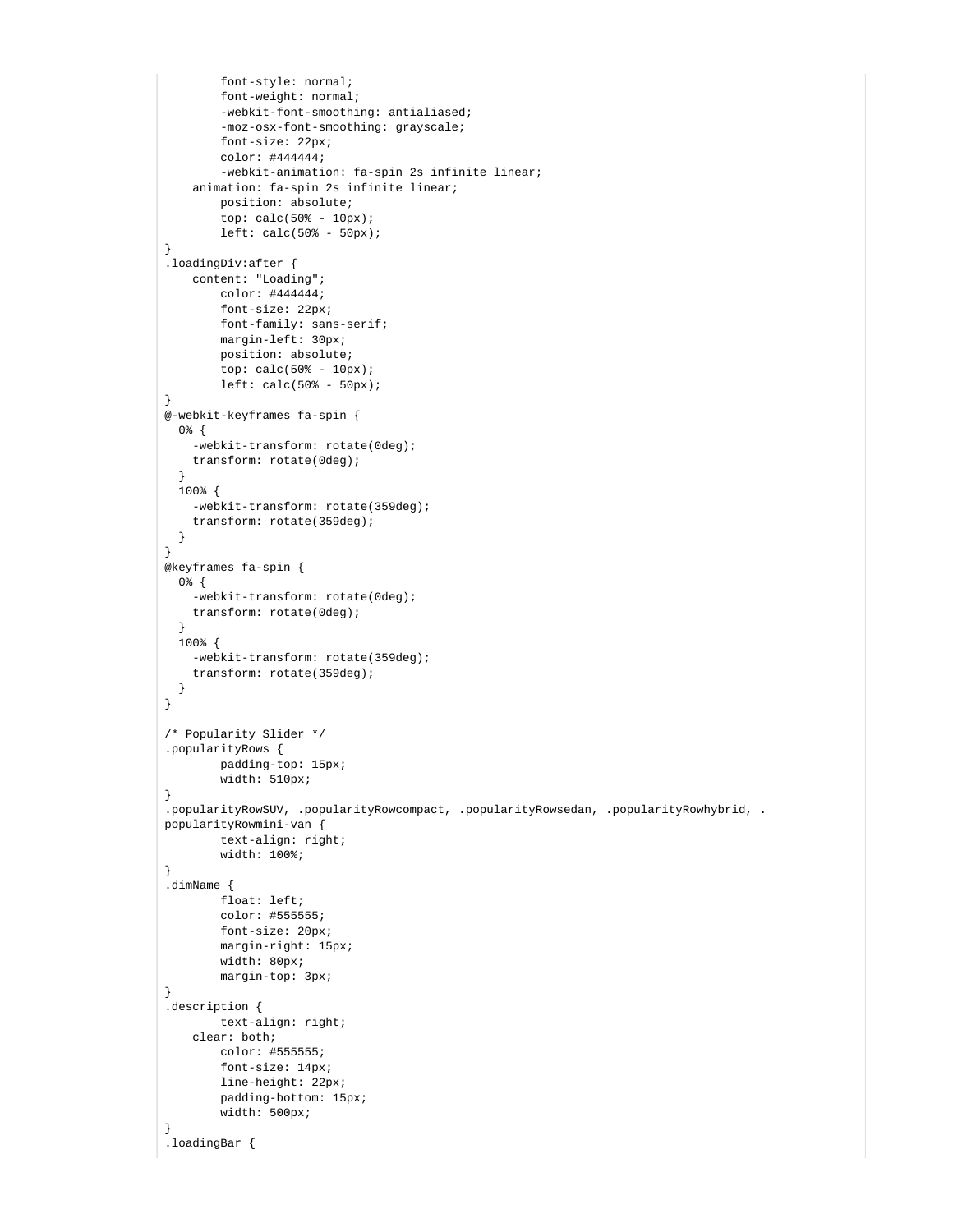```
 float:left;
         width: 410px;
    height: 10px;
    background-color: #FFFFFF;
         border-radius: 3px;
         margin-top: 10px;
         box-shadow: 1px 1px #999999;
}
.progressBar {
    height:10px;
    background-color: #CCCCCC;
         border-left: 1px solid #CCCCCC;
         border-right: 0px;
         border-top-left-radius: 3px;
         border-bottom-left-radius: 3px; 
     float:left;
         margin-left: -1px;
         box-shadow: 1px 1px #999999;
}
.handle {
    width: 18px;
    height: 18px;
    margin-top:-4px;
         margin-left: -4px;
    float:left;
         border-radius: 10px;
         box-shadow: 3px 1px #999999;
         background-color: #0051A4;
}
```
### 3. Locate a report in Yellowfin.

In this scenario we're going to create a dashboard with a single report with a date filter. Run Yellowfin and find or create a report with a **betwe en** date filter. The report created for this example looks like this:



### 4. Find the Filter and Report UUIDs.

DashXML references content components via their system UUIDs. In order to locate these for our example you will need to:

- a. Run the report after applying some filter values (any value will do, just don't leave them blank).
- b. Open the Report Details window.
- c. Copy the Report URL
- d. Paste the Report URL into a text file and locate the UUIDs as follows:

| <b>URL</b> |  | <b>UUID</b> | <b>Description</b> |
|------------|--|-------------|--------------------|
|------------|--|-------------|--------------------|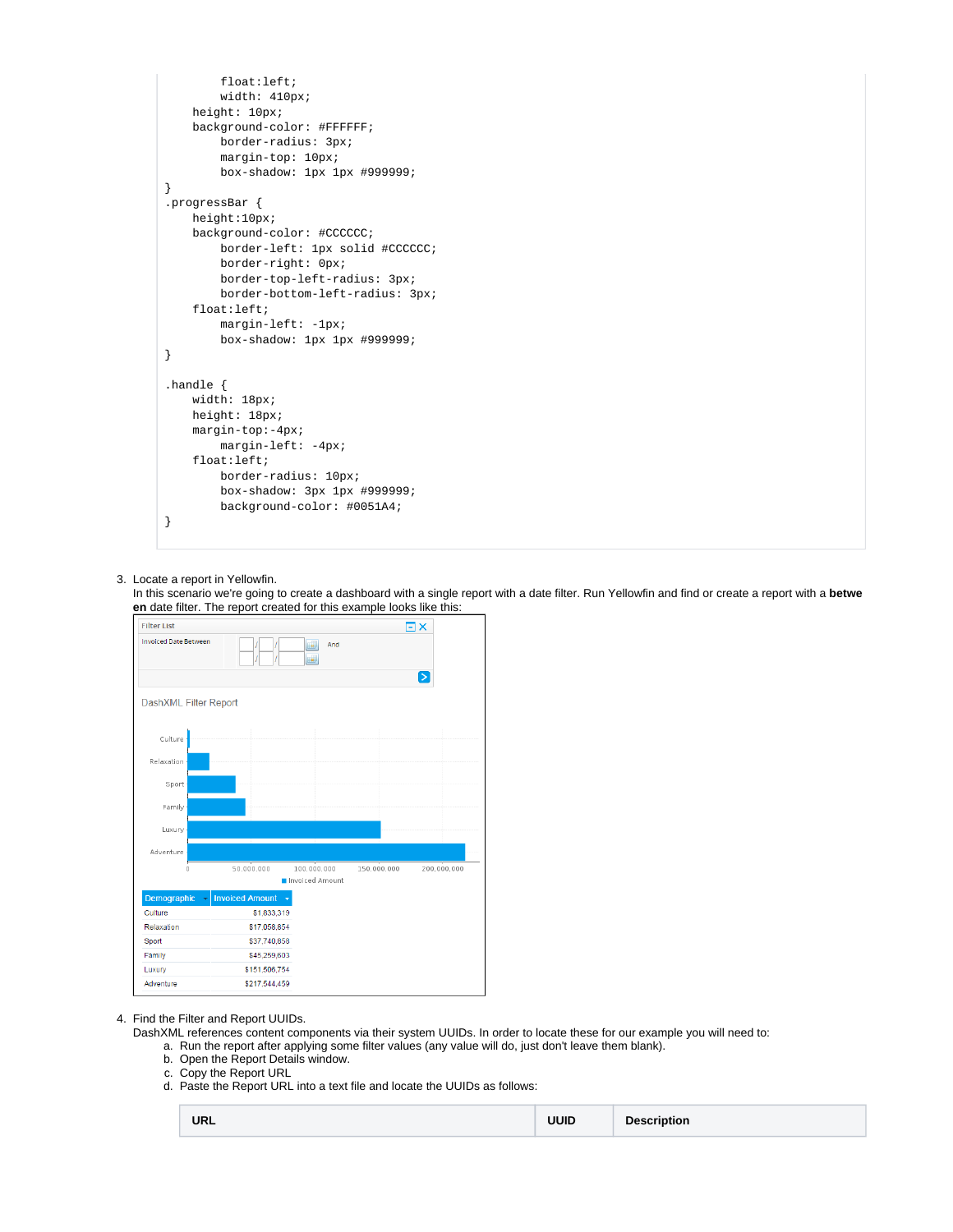| http://localhost/RunReport.i4?reportUUID=39fc0f87-77c8-4a5b-<br>aec3-<br>2a04ed78bae3&primaryOrg=1&clientOrg=1&filterUUID9d1dc0bb-<br>ab9a-4852-b408-a9a6b94af66a=2015-09-01%5C%7C2015-09-30 |                                                      | This is the full Report URL. From here you<br>can locate the Report UUID and any Filter<br>UUIDs you need.                                                 |
|----------------------------------------------------------------------------------------------------------------------------------------------------------------------------------------------|------------------------------------------------------|------------------------------------------------------------------------------------------------------------------------------------------------------------|
| http://localhost/RunReport.i4?reportUUID=39fc0f87-77c8-4a5b-<br>aec3-2a04ed78bae3&primaryOrg=1&clientOrg=1&filterUUID9d1d<br>c0bb-ab9a-4852-b408-a9a6b94af66a=2015-09-01%5C%7C2015-<br>09-30 | 39fc0f87-<br>77c8-4a5b-<br>aec3-<br>2a04ed78ba<br>e3 | This is the Report UUID, which will be<br>referenced in the DashXML in order to<br>display the results of the report on the<br>dashboard.                  |
| http://localhost/RunReport.i4?reportUUID=39fc0f87-77c8-4a5b-<br>aec3-2a04ed78bae3&primaryOrg=1&clientOrg=1&filterUUID9d1d<br>c0bb-ab9a-4852-b408-a9a6b94af66a=2015-09-01%5C%<br>7C2015-09-30 | 9d1dc0bb-<br>ab9a-4852-<br>b408-<br>a9a6b94af6<br>6а | This is the Filter UUID, which will be<br>referenced in the DashXML in order to pass<br>filter values through to the report displayed<br>on the dashboard. |

5. Develop your dashboard in the dashboard.xml file.

Here we need to complete the following in order to create a simple dashboard using our sample report and filter.

a. Set up the Dashboard

To begin, you will need the <application-definition> and <dashboard> elements. As we're creating our first dashboard, the ID can be '1'.

```
<?xml version="1.0" encoding="UTF-8" standalone="yes"?>
<application-definition>
         <!-- Start Dashboard -->
     <dashboard>
        <id>1</id>
         </dashboard>
</application-definition>
```
#### **b.** Prepare the User Prompt date filter

In order to ask the user for filter values you will need to include the <filter> element. What we've done in this example is set up four possible options for the user for a date filter; All Time, Year, Month, Custom.

The **All Time** filter has been defined within the XML to cover a 200 year range, effectively covering all data in our database. The **Year** and **Month** filters have been set using predefined ranges within the XML that will be dynamically set in relation to the current date when the report is run. The **Custom** range has been left as completely User Prompt, meaning that the user will be provided with date pickers to choose their start and end dates.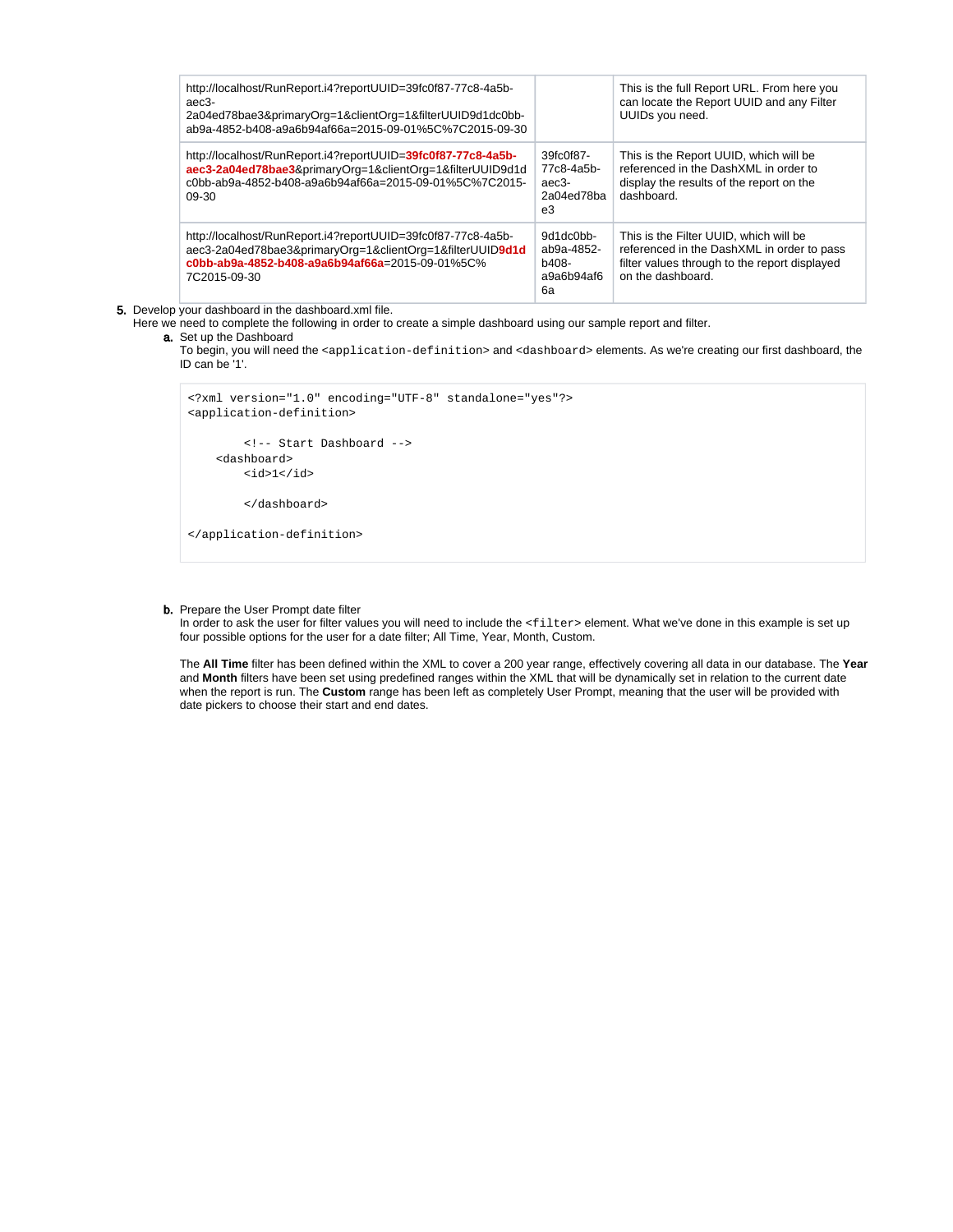```
<?xml version="1.0" encoding="UTF-8" standalone="yes"?>
<application-definition>
         <!-- Start Dashboard -->
     <dashboard>
         <id>1</id>
                 <!-- Year Filters -->
         <filter>
             <sync>true</sync>
             <datatype>DATE</datatype> <!-- This is the data type expected for the filter, in 
this case we're looking for dates. -->
             <name>dateFilter</name> <!-- This is the name of the filter, to be referenced by 
reports in their filterMap elements -->
             <operator>BETWEEN</operator> <!-- This is the date filter operator that we used in 
Yellowfin. This means we are expecting a start and end date. -->
             <styleClass>topFilter</styleClass> <!-- This is the CSS class name we've assigned 
to the filter for styling purposes from our dashboard.css file. -->
                         <options> <!-- This is the first option available to the user - a 
hard coded date range to cover all dates. -->
                                 <title>All Time</title> 
                                 <value>1900-01-01\|2100-01-01</value>
                                 <defaultOption>true</defaultOption>
                         </options>
                         <options> <!-- This is the second option available to the user - a 
predefined range that covers the year to date based on current date. -->
                                 <title>Year</title>
                                 <typeCode>PREDEF</typeCode>
                                 <value>YEARTODATE</value>
                         </options>
                        s <options> s! -- This is the third option available to the user - a
predefined range that covers the month to date based on the current date.-->
                                 <title>Month</title>
                                 <typeCode>PREDEF</typeCode>
                                 <value>MONTHTODATE</value>
                         </options>
                         <options> <!-- This is the last option available to the user - a user 
prompt date calendar picker where they can define two custom dates. -->
                                <title>Custom</title>
                                 <prompt>true</prompt>
                         </options>
        c/filter>
         </dashboard>
</application-definition>
```
### c. Set up the Report and Filter Map

In order to display the report and pass through the filter values that the user selects you will have to include the <report> and <fil terMap> elements. We've used the UUIDs we identified earlier in order to populate the elements, defined the report to display as a CHART, and styled it with the canvasChart class from our css file. The filter map has linked the filter UUID we found on the report, to the dateFilter that we defined in the previous step.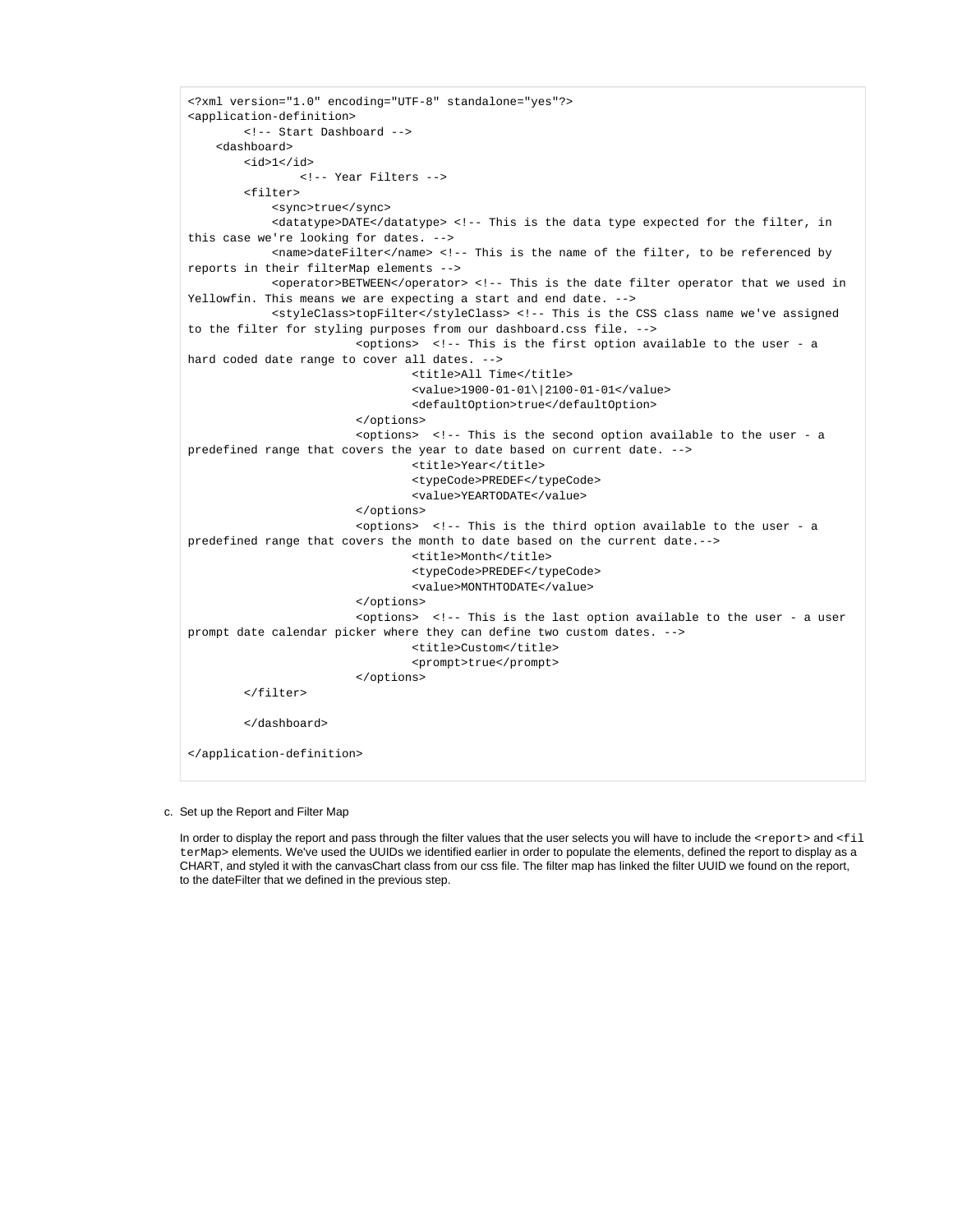```
<?xml version="1.0" encoding="UTF-8" standalone="yes"?>
<application-definition>
         <!-- Start Dashboard -->
     <dashboard>
         <id>1</id>
                 <!-- Year Filters -->
         <filter>
             <sync>true</sync>
             <datatype>DATE</datatype>
             <name>dateFilter</name>
             <operator>BETWEEN</operator>
             <styleClass>topFilter</styleClass>
                          <options>
                                  <title>All Time</title>
                                  <value>1900-01-01\|2100-01-01</value>
                                  <defaultOption>true</defaultOption>
                          </options>
                          <options>
                                  <title>Year</title>
                                  <typeCode>PREDEF</typeCode>
                                  <value>YEARTODATE</value>
                          </options>
                          <options>
                                  <title>Month</title>
                                  <typeCode>PREDEF</typeCode>
                                  <value>MONTHTODATE</value>
                          </options>
                          <options>
                                  <title>Custom</title>
                                  <prompt>true</prompt>
                          </options>
         </filter>
                 <!-- Canvas Chart -->
                 <report>
                          <display>CHART</display> <!-- This is the display type for the 
report. CHART means that the report will be displayed as a chart. -->
                          <uuid>39fc0f87-77c8-4a5b-aec3-2a04ed78bae3</uuid> <!-- This is the 
report UUID used to retrieve the report results from Yellowfin. -->
                          <styleClass>canvasChart</styleClass> <!-- This is the CSS class we've 
assigned to the filter for styling purposes from our dashboard.css file. -->
                          <filterMap>
                                  <filterUUID>9d1dc0bb-ab9a-4852-b408-a9a6b94af66a</filterUUID> 
<!-- This is the filter UUID used to pass filter values to the correct filter on the report in 
Yellowfin. -->
                                  <mapToFilter>dateFilter</mapToFilter> <!-- This is the name 
of the filter the values are coming from, defined in the filter element earlier. -->
                          </filterMap>
                 </report> 
         </dashboard>
</application-definition>
```
Save your changes.

d. Load the DashXML content.

Yellowfin stores the DashXML content definitions from the dashboard.xml file in memory. In order to ensure your changes are used you need to refresh this by running the reloadcontent. jsp file. To do this load the following URL in your browser: http://<location of Yellowfin>/DashXML/reloadcontent.jsp so for example: **http://localhost:8080/DashXML/reloadcontent.jsp**

If run correctly, you will get the following message:

Reloading Content... Content Loaded Successfully and deployed.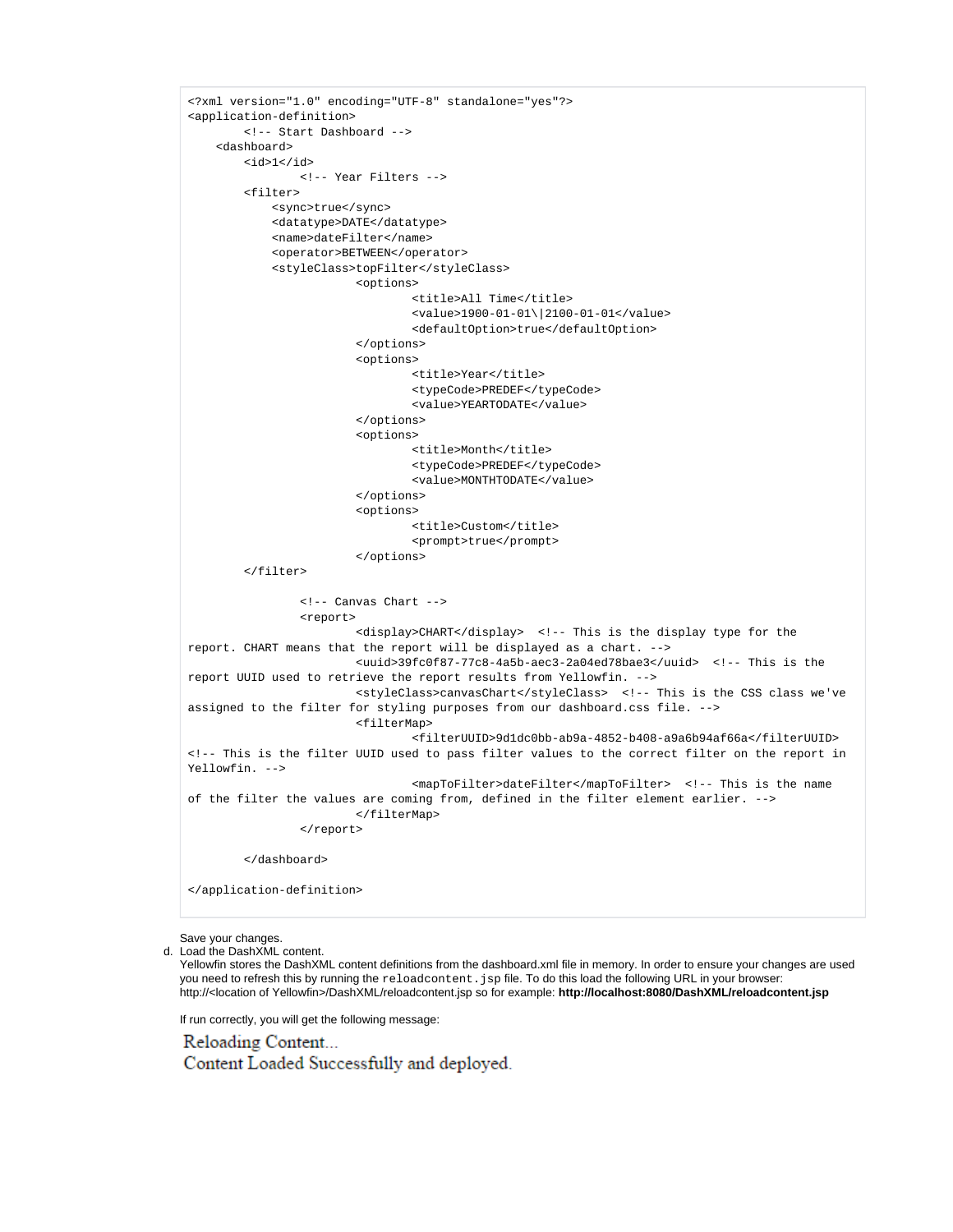If run incorrectly, you will get an error. This one means the UUID is incorrect: Reloading Content.. Content had errors

0) The report 39fc0f87-77c8-4a5b-aec3-2a04ed78bae3 set in the configuration file was not found in the Yellowfin server.

### e. Load your DashXML Dashboard.

To view your dashboard load the following URL in your browser:

http://<location of Yellowfin>/DashXML/dashboard.jsp?id=<dashboard ID number> so for example: **http://localhost:80/DashXML /dashboard.jsp?id=3**



As you can see, the dates need some formatting.

### f. Apply styles to the filters.

Return to your dashboard.css file and apply the following styles. We found the classes required through dev tools within our browser.

```
/* Top Nav Filters */
.topFilter {
         height: 24px;
         line-height: 24px;
         padding-top: 14px;
         font-size: 12px;
}
.topFilter .filterOption {
         text-align: center;
         float: right;
         color: #393737;
         cursor: pointer;
         width: 70px;
         margin-left: 5px;
}
.topFilter .selected {
         background-color: #393737;
         color: #FFFFFF;
}
.topFilter .filterOption .customEntry {
         background-color : #393737;
         color: #FFFFFF;
         position: absolute;
         overflow: hidden;
         z-index: 100;
         margin-top: 5px;
         width: 115px;
}
.topFilter .filterOption .customEntry input{
         background-color : #FFFFFF;
         border: 0px;
         font-family: arial, sans-serif;
         font-size: 12px;
         color: #393737;
         height: 24px;
         width: 70px;
         line-height: 24px;
         margin: 12px 12px 0px 12px;
         padding: 0px 10px;
```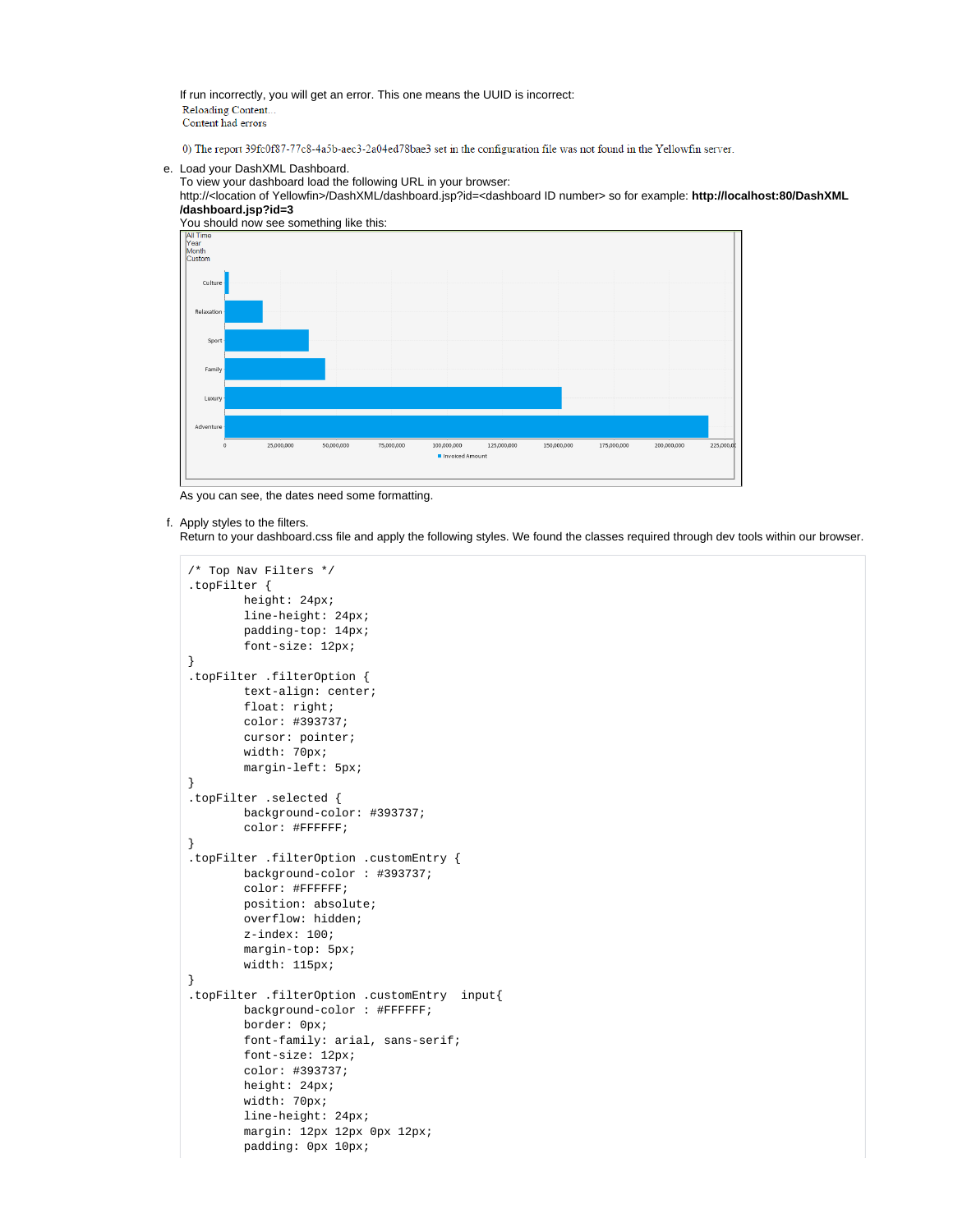```
 text-align: center;
}
/* Date Entry */
.submitCustom {
        float: left;
         line-height: normal;
         margin: 10px 3px 10px 12px;
}
.cancelCustom {
         float: right;
         line-height: normal;
         margin: 10px 12px 10px 3px;
}
/* Date Picker */
.ui-datepicker {
    background-color : #FFFFFF;
    border: 1px solid #393737;
        color: #393737;
         font-family: arial, sans-serif;
         font-size: 12px;
         margin-top: 5px;
}
.ui-datepicker a{
        color: #393737;
}
.ui-datepicker .ui-datepicker-prev {
         left: 10px;
        top: 6px;
}
.ui-datepicker .ui-datepicker-next {
        right: 10px;
         top: 6px;
}
.ui-datepicker .ui-datepicker-prev:before {
        content: "\f104";
        color: #393737;
        display: inline-flex;
        font-family: FontAwesome;
        font-style: normal;
         font-weight: normal;
         -webkit-font-smoothing: antialiased;
         -moz-osx-font-smoothing: grayscale;
         font-size: 18px;
         cursor: pointer;
}
.ui-datepicker .ui-datepicker-next:before {
        content: "\f105";
         color: #393737;
        display: inline-flex;
        font-family: FontAwesome;
        font-style: normal;
         font-weight: normal;
         -webkit-font-smoothing: antialiased;
         -moz-osx-font-smoothing: grayscale;
        font-size: 18px;
         cursor: pointer;
}
.ui-datepicker .ui-datepicker-prev-hover:before {
         content: "\f104";
         color: #393737;
        display: inline-flex;
        font-family: FontAwesome;
        font-style: normal;
        font-weight: normal;
         -webkit-font-smoothing: antialiased;
         -moz-osx-font-smoothing: grayscale;
         font-size: 18px;
         cursor: pointer;
}
.ui-datepicker .ui-datepicker-next-hover:before {
         content: "\f105";
```